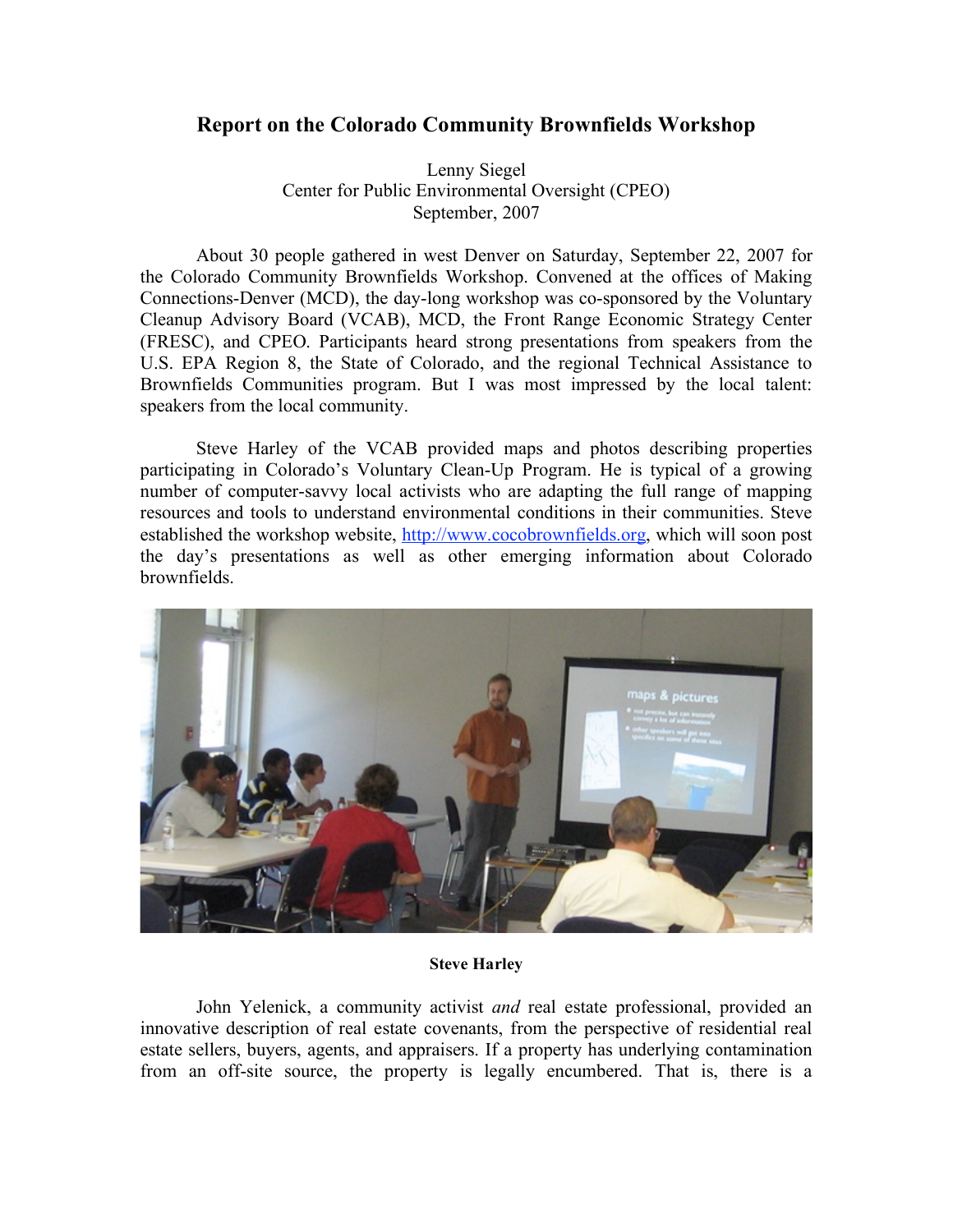responsibility to notify. Usually one hears about real estate covenants from the perspective of polluters, developers, or regulators.

The next two community speakers described two strategies for ensuring that neighborhoods benefit from brownfields projects: ownership and leverage.

Local businessman Rogelio Rodriguez described the Osage Mercado, a cultural marketplace planned for three acres, with low levels of arsenic in the soil, adjacent to the  $10<sup>th</sup>$  and Osage Light Rail Station. The city of Denver has received a \$200,000 brownfields grant to address the property. The Osage Mercado coalition is a non-profit organization that hopes to obtain the site from the city and partner with a private developer. Rodriguez was only able to participate briefly in the workshop, because he was running the two-day open-air Osage Mercado festival on the site.



## **Rogelio Rodriguez**

Robin Kniech of FRESC described how a community coalition, the Campaign for Responsible Development, negotiated a community benefits package with local government and one of the developers, Cherokee Denver, of the former Gates Rubber factory, located at another light rail station. Kniech described how the coalition conducted research, organized, lobbied, and negotiated for better jobs, more affordable housing, a more attractive, accessible development, and a more complete cleanup. She said the key to the community's success was its ability to approach local government and the developer with a single voice, not as distinct interest groups with conflicting priorities.

Finally, the VCAB's Tim Lopez—the driving force behind the workshop explained how the VCAB leveraged access to environmental information, technical assistance, and persistent oversight to ensure a sound cleanup of not only the Gates